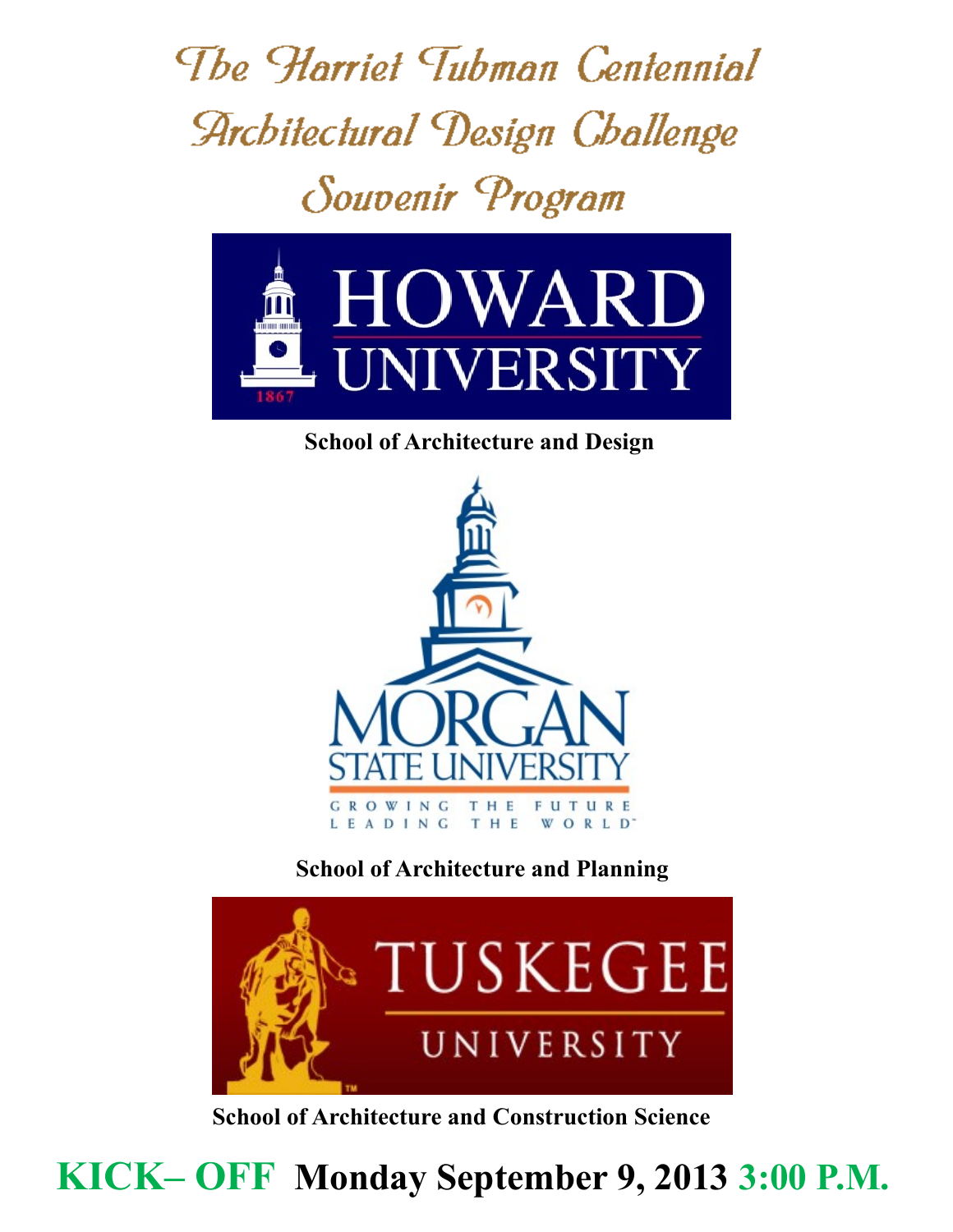#### William V.S. Tubman University Library Learning Resource Center E-brary Program, 09 September 2013

| <b>HEGIS</b><br>Space<br>Code | <b>Space Description</b>                                                                                                                        | No.<br>Persons                             | NASF/<br>Person       | NASF/<br>Room                  | No. of<br>Rooms       | Total<br><b>NASF</b>           |  |
|-------------------------------|-------------------------------------------------------------------------------------------------------------------------------------------------|--------------------------------------------|-----------------------|--------------------------------|-----------------------|--------------------------------|--|
|                               |                                                                                                                                                 |                                            |                       |                                |                       |                                |  |
| 310<br>310<br>310             | <b>Main Library</b><br><b>Director of Libraries</b><br><b>Administrative Aide</b><br>Assistant Director and Head of Circulation                 | 1<br>1<br>1                                | 200<br>125<br>125     | 200<br>125<br>125              | 1<br>1<br>1           | 200<br>125<br>125              |  |
| 310<br>310<br>315             | Coordinator of References and Instructional Serv.<br>Receptionist<br>Reception                                                                  | 1<br>1<br>10                               | 125<br>120<br>25      | 125<br>120<br>250              | 1<br>1<br>1           | 125<br>120<br>250              |  |
| 310<br>310                    | Librarians<br>Coordinator, Collection Development                                                                                               | 3<br>1                                     | 70<br>80              | 210<br>80                      | 1<br>1                | 210<br>80                      |  |
| 310<br>315<br>315             | <b>Acquisition Specialist/Technicians</b><br>Work/File Room<br><b>Circulation/Reserve Waiting Area</b>                                          | 4<br>2<br>25                               | 60<br>110<br>12       | 240<br>220<br>300              | 1<br>1<br>1           | 240<br>220<br>300              |  |
| 315<br>315<br>350             | <b>Circulation Desk/Reserve Shelving Area</b><br>Student Technology Center (Copy, Print, Scan, Et.)<br>Conference Room                          | $\overline{2}$<br>n/a<br>20                | 60<br>n/a<br>20       | 120<br>200<br>400              | 1<br>1<br>1           | 120<br>200<br>400              |  |
| <b>Sub-Total</b>              | 2,715                                                                                                                                           |                                            |                       |                                |                       |                                |  |
| 220<br>315                    | Open Computer Lab (with Lab Coordinator)<br>Server Room                                                                                         | 30<br>1                                    | 22<br>n/a             | 660<br>100                     | 2<br>1                | 1,320<br>100                   |  |
| <b>Sub-Total</b>              | 1,420                                                                                                                                           |                                            |                       |                                |                       |                                |  |
| 410<br>410<br>410<br>315      | Resources Computer Lab (computer classes)<br>Group Study Room<br>Individual Study Room<br>Server Room                                           | 30<br>8<br>1<br>1                          | 22<br>15<br>50<br>n/a | 660<br>120<br>50<br>100        | 1<br>5<br>5<br>1      | 660<br>600<br>250<br>100       |  |
|                               | <b>Sub-Total</b>                                                                                                                                |                                            |                       |                                |                       | 1,610                          |  |
| 420                           | Stacks (open area of library)<br><b>Reference Stacks</b><br>Periodical Display Area<br>Archives                                                 | n/a                                        | n/a                   | 4,200                          | varies                | 4,200                          |  |
| 420                           | Reserve & Media (DVD, Cassettes) Holding<br>420 Teacher Resource Room                                                                           | n/a<br>4                                   | 100<br>50             | 100<br>200                     | 1<br>1                | 100<br>200                     |  |
|                               | <b>Sub-Total</b>                                                                                                                                |                                            |                       |                                |                       | 4,500                          |  |
| 440<br>420                    | <b>Reference Services Desks</b><br>420 Book Storage<br><b>Materials Processing Room</b><br>420 Receiving Area w/ Dock<br>420 Books Staging Area | $\overline{2}$<br>n/a<br>n/a<br>n/a<br>n/a | 45                    | 90<br>200<br>100<br>300<br>200 | 1<br>1<br>1<br>1<br>1 | 90<br>200<br>100<br>300<br>200 |  |
| <b>Sub-Total</b>              | 890                                                                                                                                             |                                            |                       |                                |                       |                                |  |
|                               | 620 Exhibition/Display Area                                                                                                                     | n/a                                        |                       | 250                            | 1                     | 250                            |  |
| <b>Sub-Total</b>              | 250                                                                                                                                             |                                            |                       |                                |                       |                                |  |
| 650                           | <b>Staff Lounge</b><br>Men's Toilet<br>Women's Toilet                                                                                           | 10<br>6<br>6                               | 50<br>30<br>40        | 500<br>180<br>240              | 1<br>1<br>1           | 500<br>180<br>240              |  |
|                               | Sub-Total                                                                                                                                       |                                            |                       |                                |                       | 920                            |  |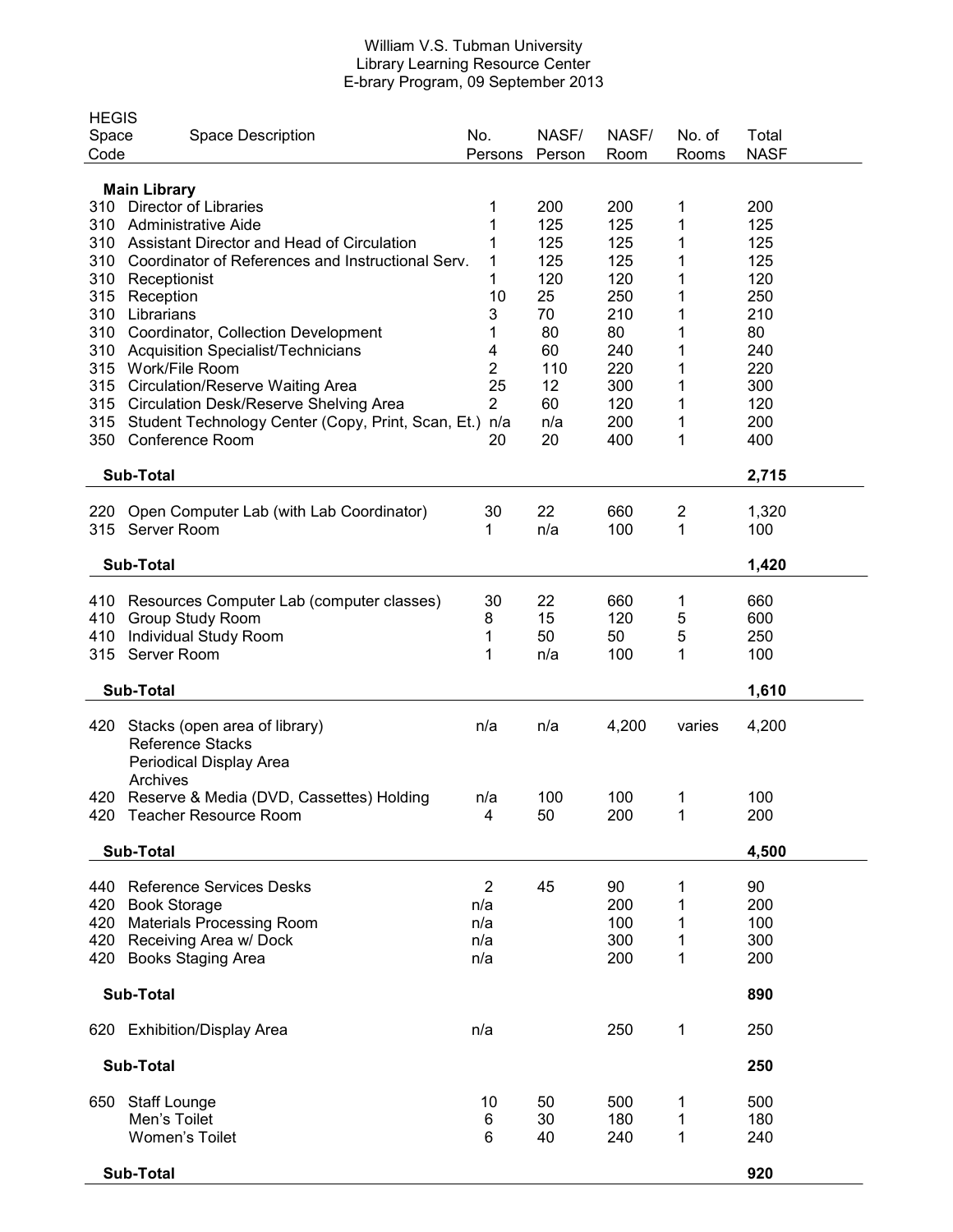#### William V.S. Tubman University Library Learning Resource Center E-brary Program, 09 September 2013

| <b>HEGIS</b><br>Space<br>Code                     | <b>Space Description</b>                                                        | No.<br>Persons      | NASF/<br>Person | NASF/<br>Room | No. of<br>Rooms             | Total<br><b>NASF</b> |
|---------------------------------------------------|---------------------------------------------------------------------------------|---------------------|-----------------|---------------|-----------------------------|----------------------|
| <b>Main Library Total NASF</b>                    |                                                                                 |                     |                 |               |                             | 12,305               |
| <b>Lonestar Cell - MTN Student Success Center</b> |                                                                                 |                     |                 |               |                             |                      |
| 210<br>211                                        | Remedial Services Center (30 PC Stati0ns)<br>ICT Resource Room (30 PC Stations) | 30<br>30            | 25<br>25        | 750<br>750    | 1<br>1                      | 750<br>750           |
| <b>Sub-Total</b>                                  |                                                                                 |                     |                 |               |                             | 1,500                |
| 220                                               | <b>Individual Study Rooms</b>                                                   | 4                   | 30              | 120           | 4                           | 480                  |
| 220                                               | Career Center Workshop Room                                                     | 15                  | 30              | 450           | 1                           | 450                  |
| 220                                               | <b>Transfer Center - Cubicles</b>                                               | 4                   | 40              | 160           | $\mathbf{1}$                | 160                  |
| 220<br>220                                        | <b>Tutorial Center</b><br><b>Student Engagement Lounge</b>                      | 15<br>20            | 30<br>40        | 450<br>800    | $\mathbf 2$<br>$\mathbf{1}$ | 900<br>800           |
|                                                   |                                                                                 |                     |                 |               |                             |                      |
|                                                   | <b>Sub-Total</b>                                                                |                     |                 |               |                             | 2,790                |
| 310                                               | Director of Student Success Center                                              | 1                   | 200             | 200           | 1                           | 200                  |
| 310                                               | <b>Success Coordinator</b>                                                      | 1                   | 125             | 125           | 3                           | 375                  |
| 310<br>310                                        | <b>Student Success Specialist</b><br><b>Administrative Assistant</b>            | 1<br>1              | 125<br>100      | 125<br>100    | 2<br>1                      | 250<br>100           |
| 315                                               | Reception (with additional peak waiting space)                                  | 8                   | 60              | 480           | 1                           | 480                  |
| 315                                               | Server Room                                                                     | 1                   | n/a             | 100           | 1                           | 100                  |
| 315                                               | Work/File Room                                                                  | n/a                 | n/a             | 150           | 1                           | 150                  |
| 350                                               | Conference Room                                                                 | 15                  | 25              | 375           | 1                           | 375                  |
| <b>Sub-Total</b>                                  |                                                                                 | 2,030               |                 |               |                             |                      |
| 410                                               | <b>General Student Study Space</b>                                              | 20                  | 25              | 500           | 1                           | 500                  |
| 410                                               | Student/Athlete Study Space                                                     | 20                  | 25              | 500           | 1                           | 500                  |
|                                                   | Men's Toilet                                                                    | 4                   | 30              | 120           | 1                           | 120                  |
|                                                   | Women's Toilet                                                                  | 4                   | 40              | 160           | 1                           | 160                  |
| <b>Sub-Total</b>                                  |                                                                                 |                     |                 |               |                             | 1,280                |
| <b>Student Success Center Total NASF</b>          |                                                                                 | 7,600               |                 |               |                             |                      |
|                                                   | <b>Center for Teaching and Learning Excellence (CTLE)</b>                       |                     |                 |               |                             |                      |
| 310                                               | Director of CTLE                                                                | 1                   | 200             | 200           | 1                           | 200                  |
| 310<br>310                                        | Program Coordinator<br><b>Teaching Specialist</b>                               | 1<br>$\overline{2}$ | 125<br>125      | 125<br>250    | 1<br>1                      | 125<br>250           |
| 310                                               | Receptionist                                                                    | $\mathbf{1}$        | 120             | 120           | 1                           | 120                  |
| 315                                               | Reception                                                                       | 20                  | 25              | 500           | 1                           | 500                  |
| 315                                               | Work/File Room                                                                  | n/a                 | n/a             | 200           | 1                           | 200                  |
|                                                   | <b>Sub-Total</b>                                                                |                     |                 |               |                             |                      |
| 210                                               | <b>Faculty Training Rooms</b>                                                   | 25                  | 25              | 625           | $\overline{2}$              | 1,250                |
| 420                                               | <b>Faculty Resource Room</b>                                                    | 25                  | 30              | 750           | 1                           | 750                  |
| 650                                               | <b>Faculty Break Room</b>                                                       | 8                   | 40              | 320           | 1                           | 320                  |
| 680                                               | Faculty Academy Presentation Room                                               | 25                  | 40              | 1,000         | 1                           | 1,000                |
| <b>Sub-Total</b>                                  |                                                                                 |                     |                 |               |                             | 3,320                |

**Center for Teaching and Learning Excellence Total NASF 4,715**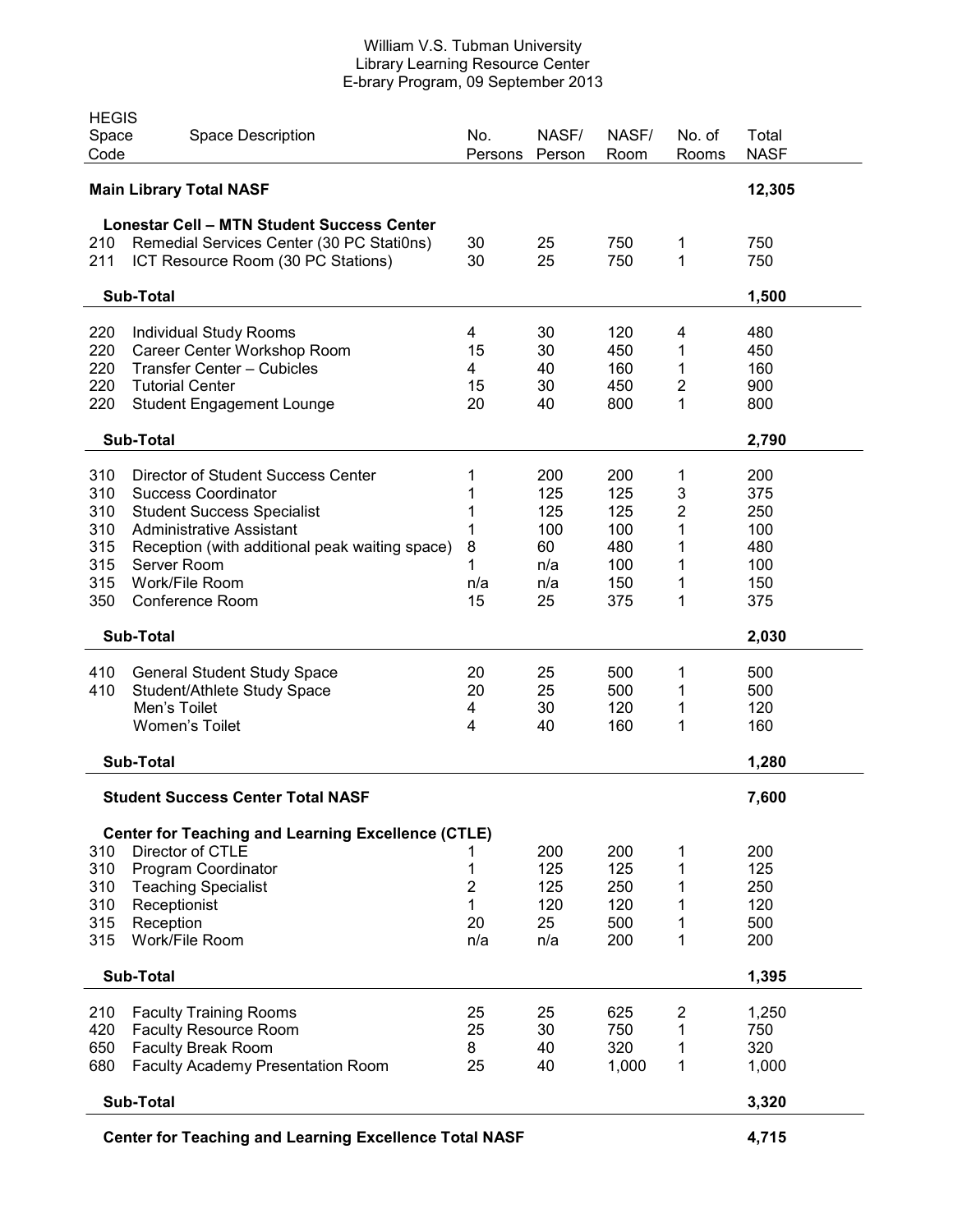#### William V.S. Tubman University Library Learning Resource Center E-brary Program, 09 September 2013

|                                 | <b>HEGIS</b>                                      |                |                 |               |                 |                      |
|---------------------------------|---------------------------------------------------|----------------|-----------------|---------------|-----------------|----------------------|
| Space<br>Code                   | <b>Space Description</b>                          | No.<br>Persons | NASF/<br>Person | NASF/<br>Room | No. of<br>Rooms | Total<br><b>NASF</b> |
|                                 | <b>Main Library Total NASF</b>                    |                |                 |               |                 | 12,305               |
|                                 | <b>Information Technology Center (ITC)</b>        |                |                 |               |                 |                      |
| 310                             | <b>IT Director</b>                                | 1              | 200             | 200           | 1               | 200                  |
| 310                             | <b>Assistant Director for Campus Resources</b>    | 1              | 125             | 125           | 1               | 125                  |
| 310                             | Network Administrator                             | 1              | 150             | 150           | 1               | 150                  |
| 310                             | <b>IT Assistant</b>                               | 1              | 125             | 125           | 3               | 375                  |
| 310                             | Network and Security Officer(s)                   | 2              | 80              | 160           | 1               | 160                  |
| 310                             | Lab Tech                                          | 4              | 80              | 320           | 3               | 960                  |
| 310                             | Telecom Assistant(s)                              | n/a            | n/a             | 200           | 1               | 200                  |
| 310                             | <b>IT Help Desk</b>                               | 2              | 80              | 160           | 1               | 160                  |
| 315                             | Reception (with Receptionist)                     | 8              | 50              | 400           | 1               | 400                  |
| 315                             | Work/File Room                                    | n/a            | n/a             | 200           | 1               | 200                  |
| 315                             | <b>Staff Break Room</b>                           | 16             | 40              | 640           | 1               | 640                  |
| 350                             | Conference Room                                   | 16             | 25              | 400           | 1               | 400                  |
| 540                             | <b>Computer Prep/Staging</b>                      | n/a            | n/a             | 150           | 1               | 150                  |
| 710                             | Data Center Server Rooms                          | n/a            | n/a             | 150           | 2               | 300                  |
| 710                             | <b>Network Test Room</b>                          | n/a            | n/a             | 100           | 1               | 100                  |
| <b>Sub-Total</b><br>4,520       |                                                   |                |                 |               |                 |                      |
| 310                             | Media Services Manager                            | 1              | 200             | 200           | 1               | 200                  |
| 311                             | <b>Media Services Assistant</b>                   | $\overline{2}$ | 125             | 125           | 2               | 250                  |
| 530                             | <b>Media Production Room</b>                      | n/a            | n/a             | 200           | 1               | 200                  |
| 310                             | Media and A/V Equipment room                      | n/a            | n/a             | 200           | 1               | 200                  |
| 540                             | Media Storage/Repair Room                         | n/a            | n/a             | 350           | 1               | 350                  |
|                                 | <b>Sub-Total</b>                                  |                |                 |               |                 | 1,200                |
|                                 | Men's Toilet                                      | 4              | 30              | 120           | 1               | 120                  |
|                                 | <b>Women's Toilet</b>                             | 4              | 40              | 160           | 1               | 160                  |
| <b>Sub-Total</b>                |                                                   |                |                 |               |                 | 280                  |
|                                 | <b>Information Technology Center Total NASF</b>   |                |                 |               |                 | 6,000                |
|                                 | <b>Shared Spaces</b>                              |                |                 |               |                 |                      |
| 210                             | Community Training Room (30 PC Stations)          | 25             | 25              | 625           | 1               | 625                  |
| 210                             | Video Conferencing Room (30 PC Stations)          | 30             | 25              | 750           | 1               | 750                  |
| 630                             | Cyber Café                                        | 30             | 35              | 1,050         | 1               | 1,050                |
| 680                             | Medium Conference/Meeting Room                    | 25             | 20              | 500           | 1               | 500                  |
| 680                             | Large Conference/Meeting Room                     | 35             | 20              | 700           | 1               | 700                  |
| 730                             | <b>General Storage</b>                            | n/a            | n/a             | 200           | 1               | 200                  |
| 680                             | Auditorium                                        | 250            | 20              | 5,000         | 1               | 5,000                |
|                                 | E-brary Retail/Gift/Rental Shop                   | n/a            | n/a             | 800           | 1               | 800                  |
|                                 | Generator                                         | n/a            | n/a             | 500           | 1               | 500                  |
|                                 | Men's Toilet                                      | 12             | 30              | 360           | 1               | 360                  |
|                                 | Women's Toilet                                    | 15             | 40              | 600           | 1               | 600                  |
| <b>Shared Spaces Total NASF</b> |                                                   | 5,085          |                 |               |                 |                      |
|                                 |                                                   | 40,705         |                 |               |                 |                      |
|                                 |                                                   | .75            |                 |               |                 |                      |
|                                 | <b>Library Learning Resource Center Total GSF</b> | 54,273         |                 |               |                 |                      |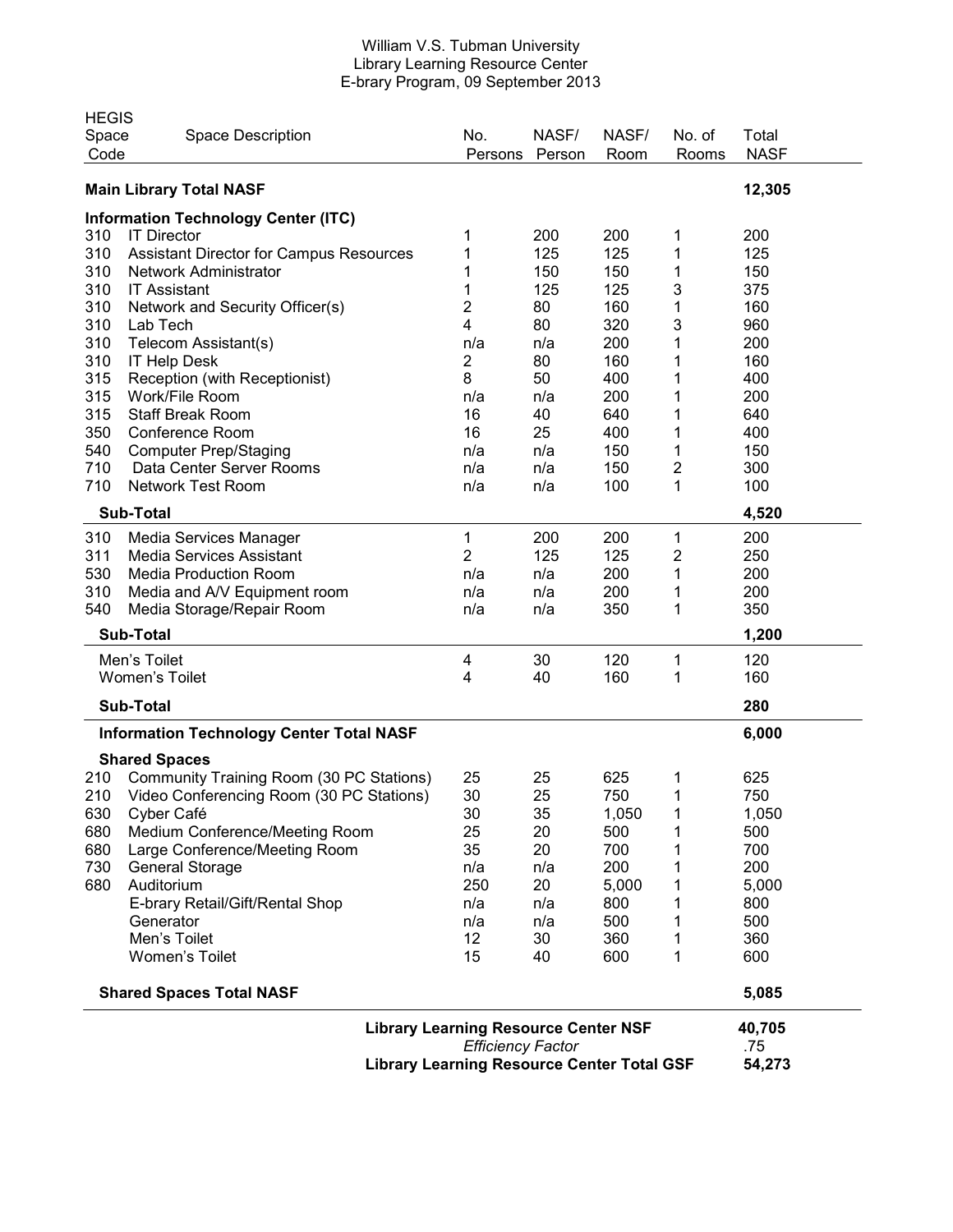#### **PROGRAM DESIGN CHALLENGE**

How do we envision a new and rephrase questions about the architecture of higher learning, information, education and technology in the Liberian context, and in tomorrow's Global context? The Harriet Tubman Centennial E-brary Learning Center Architecture Design Challenge is created to address that question by seeking critical design ideas and solutions from the creative and intellectual resources of select Historic Black Colleges and Universities (HBCUs) in collaboration with the Liberian and Liberian American professional architecture communities for the William V.S. Tubman University (TU).

#### **SITE AND CONTEXT**

William V.S. Tubman University is a nationally accredited comprehensive, government sponsored four-year degree granting institution with a local, national and international focus. Tubman University serves a broad constituency. Located in Maryland County, Liberia, it is the only public institution of higher education in southeastern Liberia and one of only two public institutions in the Country. TU's allegiance is not just to Maryland County and the southeastern region, but also to all of Liberia as well as the world beyond. Tubman University has a local, national and international focus with emphasis on the celebration of diversity and promotion of equal opportunities. While its vision is to be a center of quality and excellence, TU's mission is to transform lives for worthy service through quality educational experiences.

Established as a university in 2009 with nearly 300 students, more than 900 students are expected to begin the 2013-14 school year. This growth requires enhanced facilities for the student body. To this end, TU President, Dr. Elizabeth Davis-Russell presented to the William V.S. Tubman University Foundation Board the need for an expanded Library and learning center. The Board accepted the challenge and began discussions about the vision of what was to be created.

TU's vision for the project is that it is innovative both in physical, conceptual and operational design. Discussions of the project advisory team suggested that innovation would require that technology plays a major role in its design. This would better accommodate the creation of a 21st Century, state-of-the-art learning and information center with the title "E-brary".

The year 2013 marks the 100th Anniversary of the great emancipator, Harriet Tubman. Although born in enslavement in the State of Maryland, United States of America, and denied education, her commitment and determination led hundreds of enslaved persons to freedom. Therefore, the TU Foundation commemorates the life of Harriet Tubman with the Harriet Tubman Architectural Design Challenge & Project involving Howard, Morgan State and Tuskegee Universities. After the Challenge the selected schematic design, shall result in the building of a facility which will have united American and African Universities and professionals in the quest for knowledge. This quest shall foster relationships that are transformational for students, professionals and communities across the globe.

It is not an exaggeration to state that this Project could become a model for international cooperation between Africans and African Americans. Tubman University would like to see ideas that embrace the African nature of the University while also incorporating a U.S and futuristic world vision in the design of what is to be far more than a "library".

The facility is to be a learning and information center for the campus and community at large. Space must be provided for student as well as community gatherings and "brainstorming". While quiet areas are to be included, there also needs to be provision of "social" interaction in the process of information sharing in the tradition of the "Palava Hut", i.e., a traditional place where communication and problem resolution occurs. A portion of the Center should be devoted to digital technology. In addition, the design should incorporate TU's current nexus of focus for future projects which are renewable energy, agriculture and technology. Connecting all of these is TU's commitment to internationalization and the entrepreneurial spirit to produce empowered global citizens.

#### **E-BRARY CONCEPT AND PROGRAM**

E-brary is a platform that provides online access to textbooks and other reference materials in a digital format on site. Areas in the E-brary facility would include multiple internet computer labs for different subject areas with space for downloading, printing and/or copying within the lab; an interactive digital window wall to perform internet searches about books, data and authors or creative citations to the publications; management and maintenance staff offices, computer and server hardware service area, storage and building support areas. The facility may also include an E-brary Shop for the sale and/or rental of laptops, and other digital accessories.

Environmental climate control is paramount. Computers and servers have different environmental requirements for people. The hardware must be protected from light, heat and moisture with a dry bulb temperature different from people-occupied spaces. Back-up servers must be archived within a magnetically sealed area.

#### **LEARNING CENTER**

To encourage people to utilize the E-brary, and as spaces and areas that work to complement the E-brary are available, a Learning Center component that consists of study areas and more social spaces may be incorporated into the facility, including study areas with varied types of seating video/Skype conferencing, meeting spaces, auditoriums, exhibit areas, multimedia recording and broadcasting studios, and a wired lounge or café. The E-brary and Learning Center facility must integrate into the evolving fabric of the campus with a dynamic contemporary building with forms and shapes respectful of the Liberian/African Heritage. The entrance should orientate you to all that the facility may have to offer the public with an information/reception area for assistance.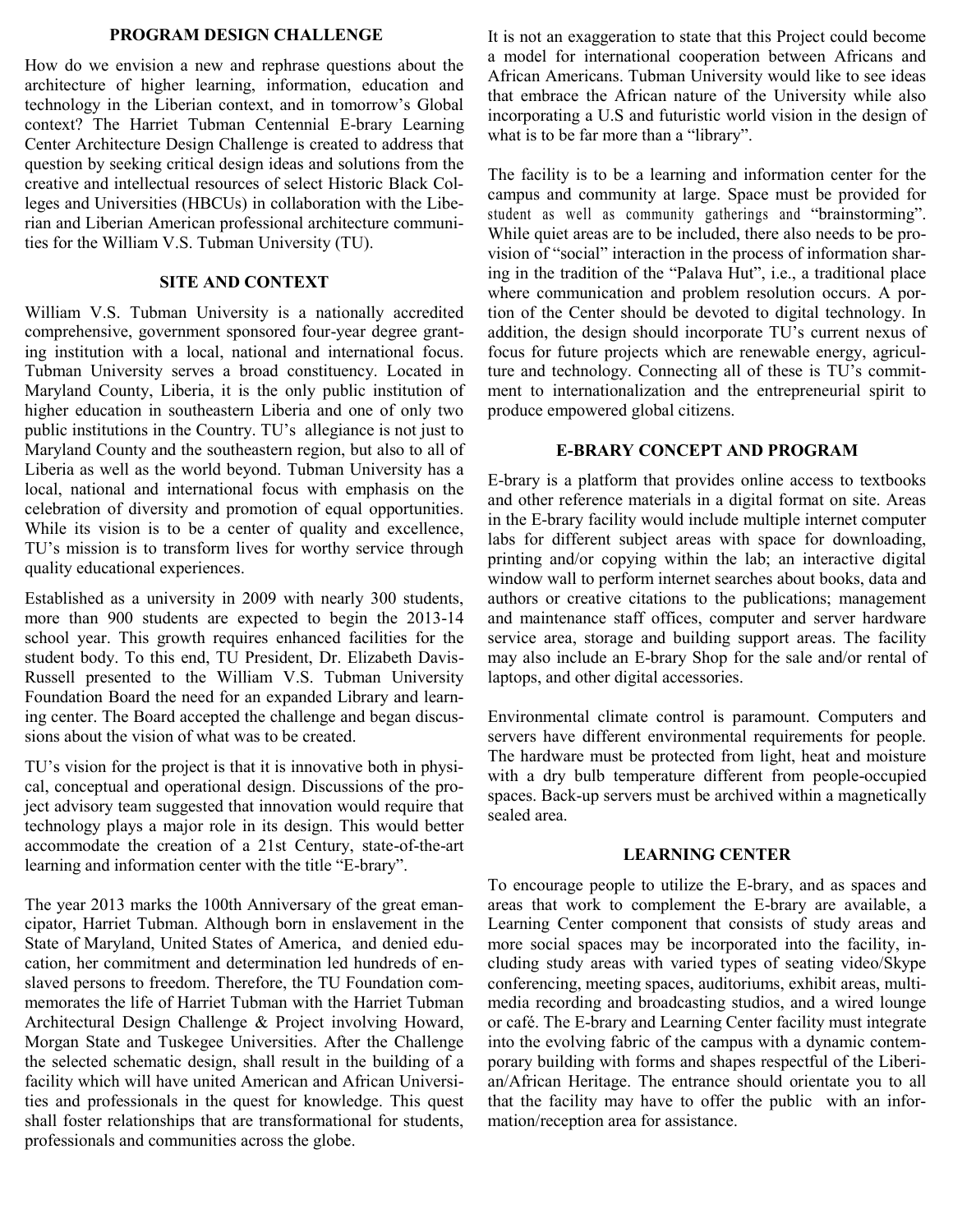## **History and Geography of Maryland County, Liberia**

The William V.S. Tubman University is located in Maryland County, nestled in the southeastern corner of Liberia between the shores of the Atlantic Ocean to the South and the Cavalla River, which is also Liberia's border with neighboring Côte d'Ivoire, to the East. Maryland County in Liberia has a rich and complex history.

The *oral traditions* of the Kru speaking peoples of the southeastern region of Liberia inform us that they began to arrive in this area as early as the fourteenth century following political upheavals in the Mali Empire which led to the arrival of waves of refugees fleeing south. Up to that point, Kru power had been centered on the Nyanja Confederation which flourished on the eastern shore of the Cavalla River. It was the disruption caused by the influx of this new element from the north that prompted the migration of various Kru speakers - including the Grebo, the Krao, the Bassa, the Dei, the Kuwaa or Belle, and the Krahn, among others – west across the river into what would eventually become Liberia. The Grebo people crossed the river first and established places like Barrobo, Pleebo and Sodeken. They farmed, fished, traded, re-established their political, social, cultural and religious institutions, and practiced their ancient arts and crafts. Today, Grebo culture, in its many linguistic variations, sits at the very foundation of Maryland County, and has contributed significantly to the national fabric of Liberia.

The *recorded history* of the area that became Maryland County in Liberia begins in the middle of the fifteenth century with the appearance of the vanguard of the Portuguese mercantile interests as they advanced down the coast of West Africa in their search for an alternative route to the fabled gold mines of the African interior. When they came upon it, they named the area *Cabo das Palmas* or the Cape of Palms, after the ubiquitous palm trees that dotted the low lying coastal landscape as well as the promontory jutting out into the Atlantic. The Cavalla River they re-named because of the abundance of mackerels (called *cavalla* in Portuguese) found in the river. The river also marks the western end of the Gulf of Guinea. On their maps, Europeans gave various names to the coast – the *Malaguetta* or Pepper Coast, the Grain Coast, the Windward Coast – reflecting their commercial and other interests. West of the Cavalla River, the area of the sea closest to the shore is marked by many shoals which made shipping in the early period treacherous and provided a small measure of protection against the European slave ships plying the West African coast. However, the odious traffic in humans dominated the commerce of the West African coast and the area around Cape Palmas was no exception.

The Grebo people had been interacting with Europeans for over three hundred years by the time African Americans arrived at Cape Palmas in the 1830s. Some Grebo were casualties of the trans-Atlantic slave trade. According to oral tradition, one such individual was Anthony Wood, a young Grebo boy who had been captured and enslaved and shipped to the West Indies, but who returned via Baltimore to Cape Palmas in 1834 to help set up the new "Maryland in Africa" colony that was founded for African Americans with support from the Maryland State Colonization Society, an auxiliary of the larger American Colonization Society or ACS.

Liberia itself was founded in 1822 with the arrival of African Americans at Cape Mesurado, some 300 miles and one day's sail north of Cape Palmas. Under the auspices of the ACS and the United States government, the African Americans first established a series of settlements – Monrovia being the largest – along the coast and inland along the St Paul River. The new colony was given the name Liberia (a derivation from the Latin word, *liber*, which means free) to signify it as a place where blacks escaping slavery and oppression in the United States could live in freedom. United States General Robert Goodloe Harper, a prominent white Baltimorean and leading member of the American Colonization Society, is credited with coming up with the name. The capital city of Maryland County, Harper, was subsequently named in honor of the General after his death.

When the Maryland State Colonization Society, under the leadership of Baltimore's John H.B. Latrobe, decided to set up its own colony in West Africa, they turned to Dr. James Hall and asked him to lead the effort. Dr. Hall was an energetic and resourceful white medical doctor from Baltimore, and a man of liberal views, who at the time had been living for some years in Monrovia and making his services available to that colony. With Hall appointed as Agent and Governor of the new and separate "Maryland in Africa" colony, he and 31 colonists including Anthony Wood, who was also a blacksmith, headed to Cape Palmas to commence setting up the new colony. Negotiations were held with the local Grebo people to acquire land for the settlement.

Dr. Hall was supported in his initial efforts by a cast of remarkable individuals including his good friend John Brown Russwurm, and George McGill and his family, who were originally from Baltimore's free black community. The McGills became the wealthiest merchants in Cape Palmas and the family produced Liberia's first trained medical doctor. Russwurm, who was born in Jamaica, was one of the first African Americans to receive a university degree – Bowdoin College, class of 1826 – and was a co-founder of the first African American owned and operated newspaper, *Freedom's Journal*, which was published in New York. Russwurrm was also the founding editor of the *Liberia Herald*, Liberia's first newspaper. After Dr. Hall returned to the United States in 1836, Russwurm was appointed Governor of Maryland in Africa and he served in that capacity until his death in 1851. Russwurm's regime was progressive for that era. For example, colonists found guilty of beating their wives had to serve time in jail.

Both the Hall and Russwurm administrations forged strong links with the Grebo people, led at the time by the illustrious Bede Sia Pah Nyema or "King Freeman" as he was called by the African American settlers. However, relations between the Grebo and the African American settlers deteriorated after the deaths of Russwurm and King Freeman. In 1854, the settlers, hoping to consolidate their control over the area, declared Cape Palmas an independent state, calling it Maryland State. Three years later, in 1857, as relations between the two groups deteriorated even further, the African American settlers at Cape Palmas agreed to be annexed to the Republic of Liberia, thus becoming Maryland County.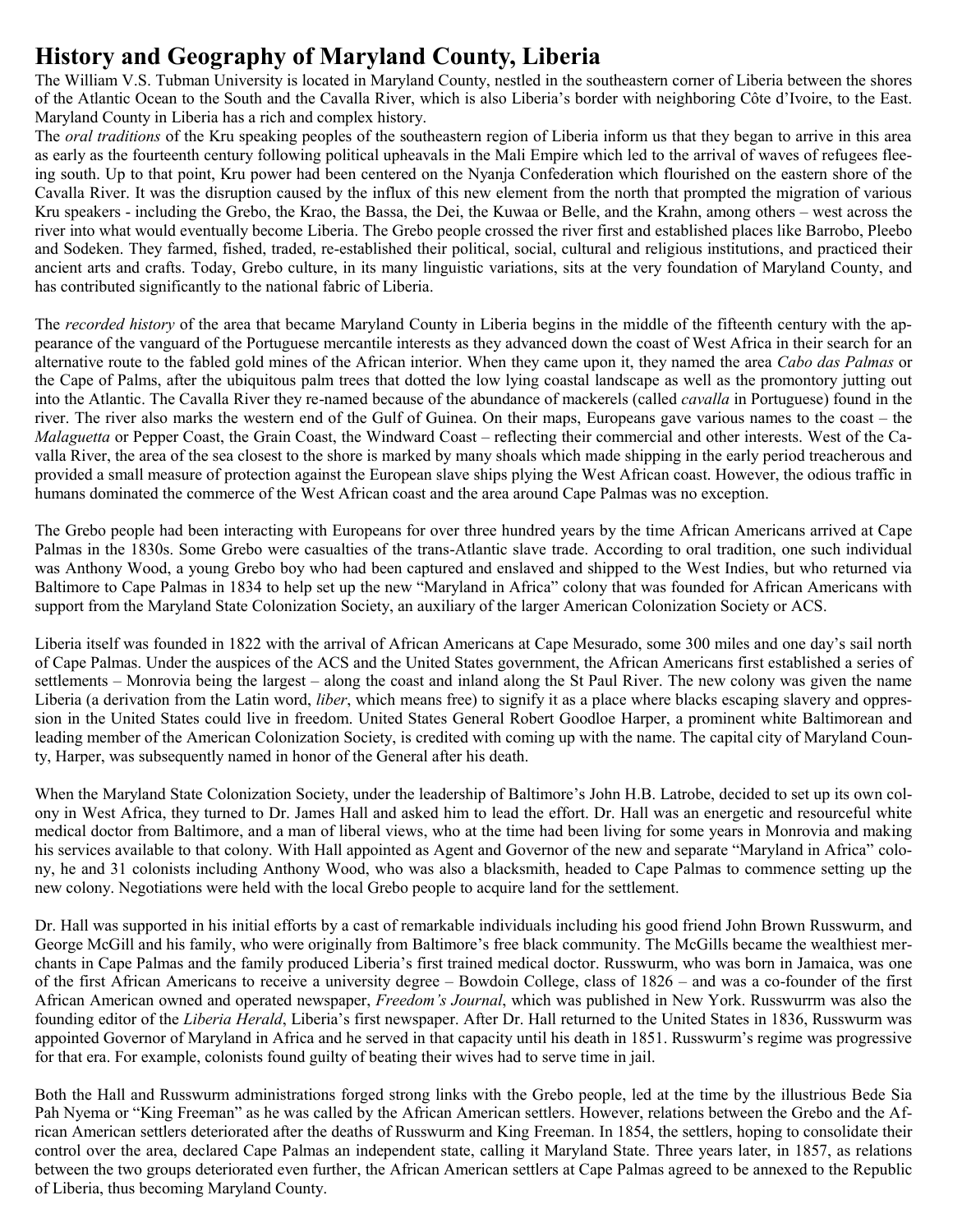The ensuing years were marked by both conflict and cooperation, beginning with the Liberia-Grebo War of 1875-76 and continuing with the 1893 Grebo uprising led by the messianic evangelist Prophet William Wadé Harris. Matters were made worse by the regular interference of France, who had colonial ambitions in the region and coveted Liberian territory. France would eventually seize Liberian land between the San Pedro and Cavalla Rivers and annex the seized land to the French colony of Côte d'Ivoire. It was at that point that the Cavalla River became the eastern boundary of Liberia, effectively cutting the Grebo people in two, half of them residing in Liberia, the other half in Côte d'Ivoire.

However, the low point in Maryland County history occurred in the late 1920s when it was revealed that high ranking Liberian government officials, including Vice President Allen Yancy, a prominent resident of Harper, had been involved in a self-enrichment scheme to forcibly recruit and ship people off to work in slave-like conditions on the coffee plantations in the Spanish colony of Fernando Po, an island off the coast of Nigeria. In perhaps their finest hour, Marylanders from all walks of life came together and protested against this great injustice and appealed to countries around the world. Yancy was forced by the protests and foreign pressure to resign his office in shame, along with President Charles D.B. King.

Yet conflict was only part of Maryland County's history. Influenced by the determined missionary activities of the eminent nineteenth century Grebo evangelist Thomas Gabla Brownell and others, many Grebo converted to Christianity and adopted English names. Intermarriage between the indigenous and settler populations also took place. In addition, Maryland County was a pioneer in setting up educational institutions in Liberia. Cuttington College was established there in 1889 by Bishop Samuel David Ferguson, the first black man to hold that position in the Episcopal Church, and it was accessible to a broad swath of the population. Cape Palmas High School and Bishop Ferguson High School were always among the best secondary schools in the country. It is no accident therefore that Maryland County has produced a disproportionately high number of distinguished figures in Liberian history including three Presidents, the country's first indigenous Liberian Vice President, H. Too Wesley, and many of its leading jurists, theologians and educators.

Maryland County, like other parts of Liberia, was deeply affected by the Liberian Civil Wars during the period from 1989-2003, but recovery has begun. Today, Maryland County, with its 140,000 residents and 900 square miles, is a hub for food production and its soil and climate make it potentially an important source of cash crop production for export to the world market. Liberia's timber industry is also centered in that part of the country. Harper, the administrative capital and principal port of the County, and Pleebo, its largest city, are bustling areas of commerce. Harper is one hour by air from the nation's capital, Monrovia, and 15 minutes from Tabou, a border city in Côte d'Ivoire, and because Harper is a coastal city, it has miles of beautiful white sandy beaches and lagoons making it a potential tourism haven.

## **About the University**

William V.S. Tubman College of Technology, then known as TC, opened its doors to students in August of 1978 prior to the formal Legislative Act, which occurred on 20 of September, 1978. It was named for William Vacanarat Shadrach Tubman, who hailed from Maryland County and served for 27 years as Liberia's  $19<sup>th</sup>$  President, from 1944 until his death in 1971. He is generally considered as 'the father of modern Liberia.' TC provided technical education for the middle level manpower needs of Liberia until June 1990 when the college was forced to close its doors as a result of the Liberian civil conflict. The college produced over 50% of Liberia's technical manpower needs in architectural, civil, electrical, electronic and mechanical engineering technology. Many of the graduates are currently serving in Liberia, Africa and other parts of the world. In August 2009, an Act to repeal the Act of 1978 and to create the William V.S. Tubman University was enacted by the national Legislature. Subsequently, Tubman University opened its doors to students in September 2009 with five colleges: College of Agriculture and Food Sciences, College of Education, College of Health Sciences, College of Management and Administration, and the College of Technology. A total of 287 students were enrolled during the first semester. Tubman University has a population close to 346 general and professional staff and roughly has 774 students enrolled in the five colleges for the  $2^{nd}$  semester of school year 2013. The university occupies about 294 acres of highly vegetated low hills and plains along the Harper-Pleebo highway; and is located five miles from Harper City. Under the leadership of Dr. Elizabeth Davis-Russell, former Provost at SUNY Cortland, N.Y., the administration is committed to creating a 21st century university characterized by quality and excellence.

**The William V.S. Tubman University Foundation is committed "to generate support for quality educational opportunities at Tubman University that can transform lives in service to Liberia, Africa and the world."**

**The Foundation commemorates Harriet Tubman Centennial with this design challenge as it expands the quest for knowledge leading to transformation for worthy service to humanity.**

**Harriet Tubman's inspiration to break past limitations to shoot for the freedom of intellectual pursuits, knowledge to explore new territories, reach across aisles of delineations, reach back to bring the less fortunate forward should be one of the challenges of this extraordinary opportunity for HSBC architectural students to show case their creative talent for future generations.**